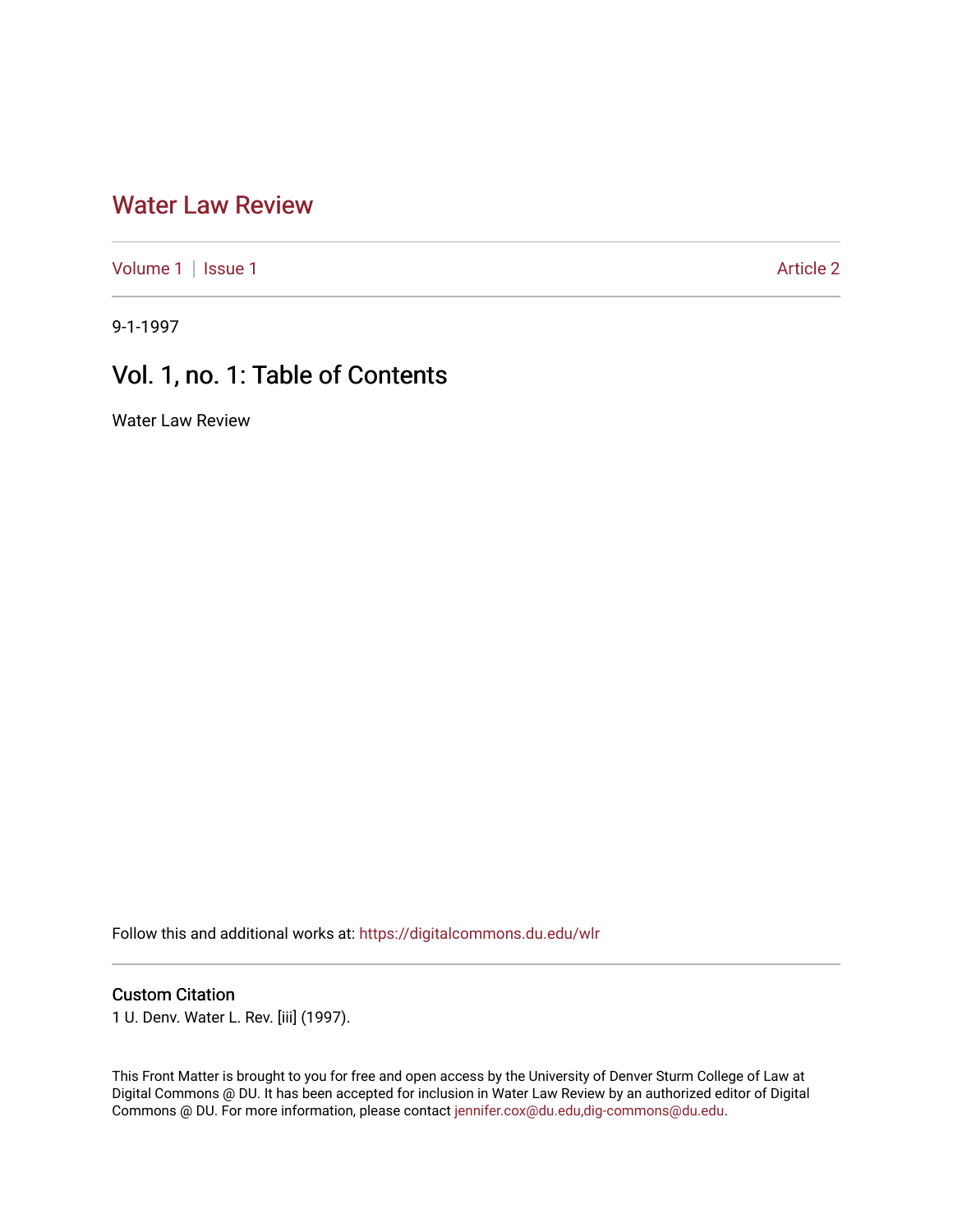# **UNIVERSITY OF DENVER WATER LAW REVIEW**

| VOLUME 1 | 'CCTIL'<br>н | 190 <sup>6</sup><br>FA I |
|----------|--------------|--------------------------|
| ------   | ______<br>-- | $\overline{\phantom{a}}$ |

### **CONTENTS**

#### **ARTICLES**

| The Honorable Gregory J. Hobbs, Jr.                                                                                                                                           |
|-------------------------------------------------------------------------------------------------------------------------------------------------------------------------------|
| 75<br>Barbara J. B. Green and Jon B. Alby                                                                                                                                     |
| WATER QUALITY ISSUES IN AUGMENTATION PLANS AND EXCHANGES 96<br>Carmen Sower-Hall and Holly I. Holder                                                                          |
| ERODING THE WINTERS RIGHT: NON-INDIAN WATER USERS'<br>ATTEMPT TO LIMIT THE SCOPE OF THE INDIAN SUPERIOR<br>ENTITLEMENT TO WESTERN WATER TO PREVENT TRIBES FROM<br>Karen Crass |
| <b>COLORADO WATER COURT REPORTS</b>                                                                                                                                           |
|                                                                                                                                                                               |
| <b>BOOK REVIEWS</b>                                                                                                                                                           |
| ENVIRONMENTAL LAW HANDBOOK (Thomas F. P. Sullivan, ed.)  133<br>George (Rock) Pring                                                                                           |

#### **BOOK NOTES**

 $\mathcal{L}^{\text{max}}_{\text{max}}$  and  $\mathcal{L}^{\text{max}}_{\text{max}}$ 

 $\bar{z}$ 

| THOMAS J. BOIS II AND BERNARD J. LUTHER, GROUNDWATER AND<br>SOIL CONTAMINATION: TECHNICAL PREPARATION AND LITIGATION |  |
|----------------------------------------------------------------------------------------------------------------------|--|
|                                                                                                                      |  |
|                                                                                                                      |  |
| MARK K. BRIGGS, RIPARIAN ECOSYSTEM RECOVERY IN ARID LANDS:                                                           |  |
|                                                                                                                      |  |